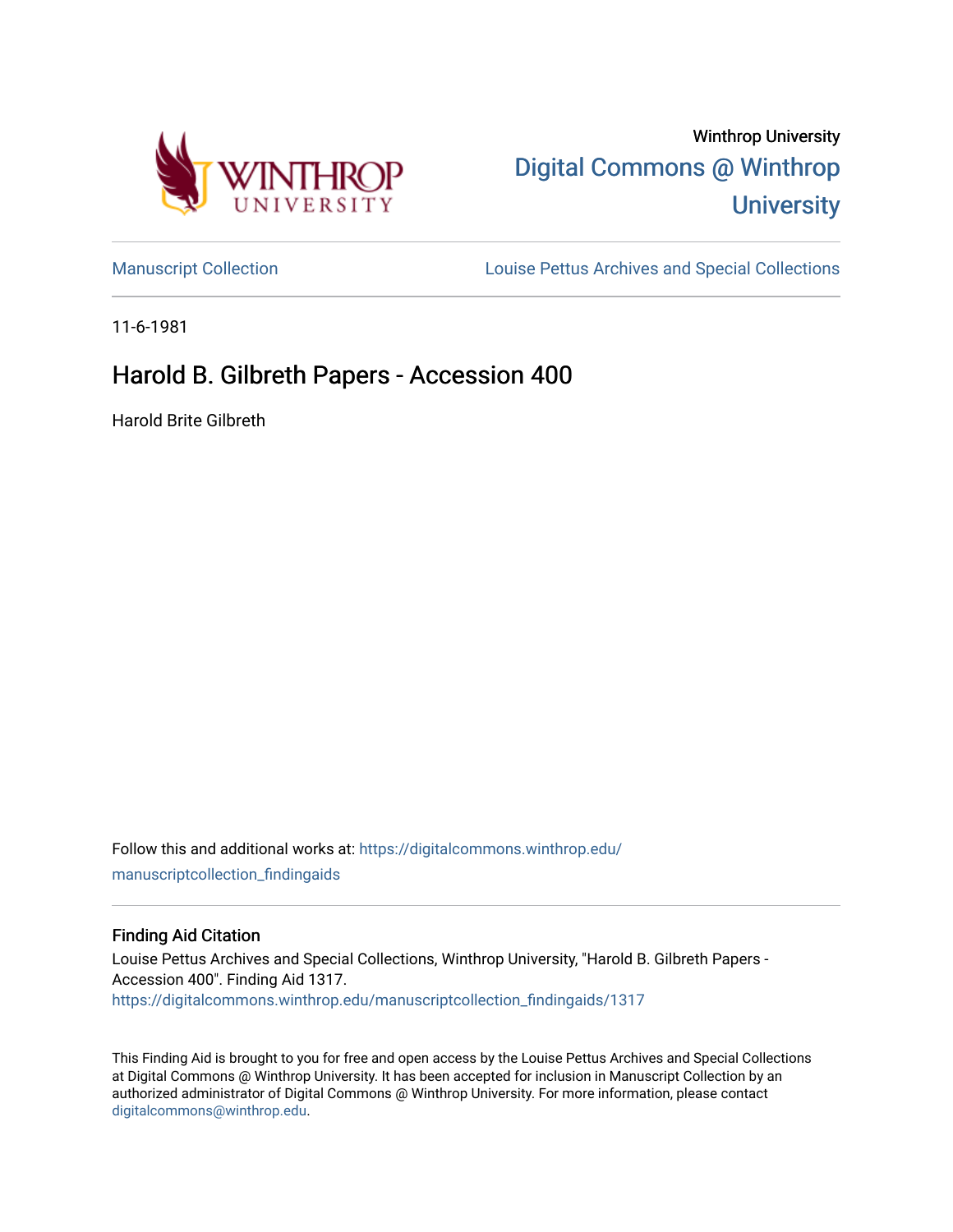### **WINTHROP UNIVERSITY LOUISE PETTUS ARCHIVES & SPECIAL COLLECTIONS**

### **MANUSCRIPT COLLECTION**

### **ACCESSION 400**

### **HAROLD B. GILBRETH PAPERS**

1935-1981, 1984

53

10 Boxes, 18 Folders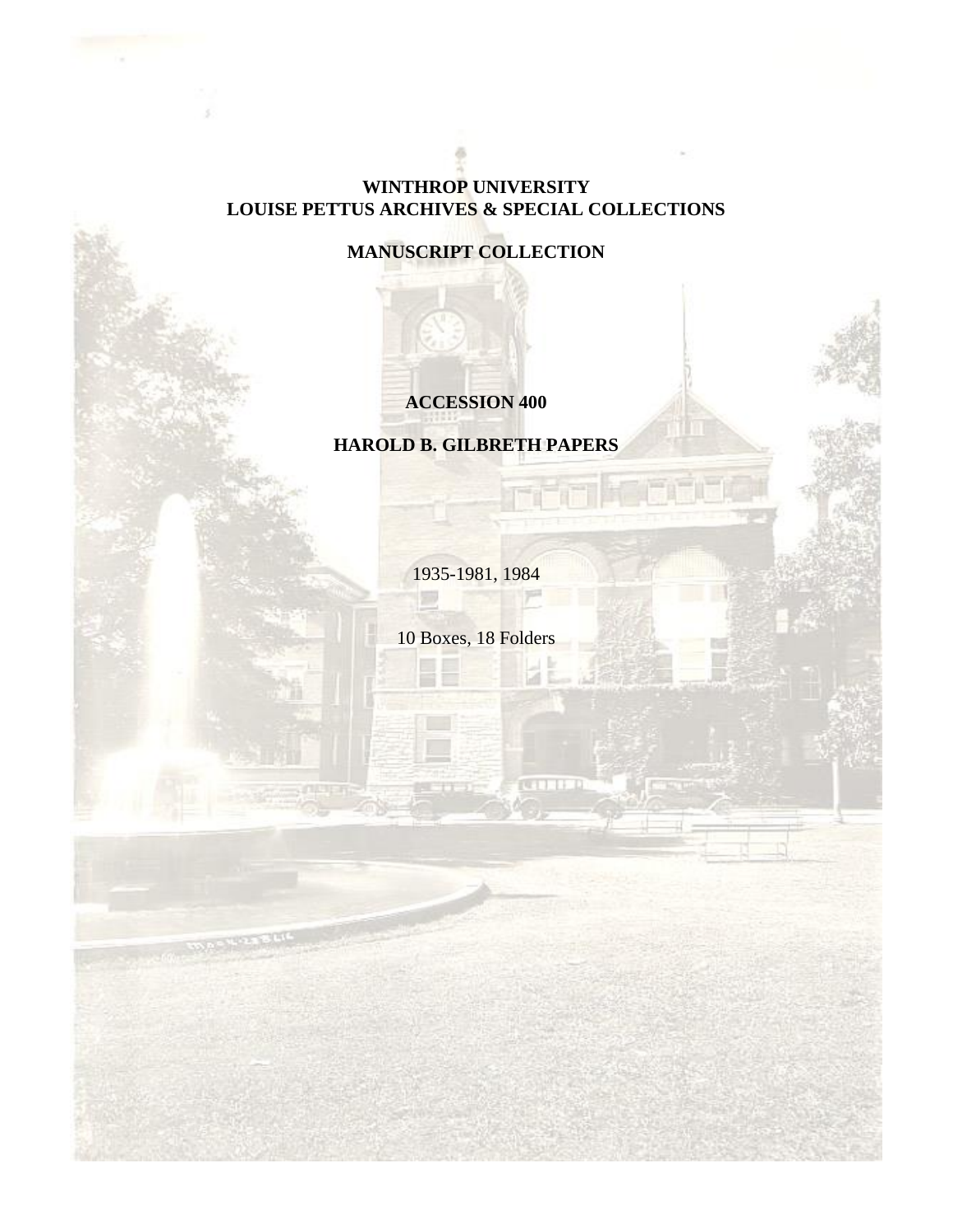#### **WINTHROP UNIVERSITY LOUISE PETTUS ARCHIVES & SPECIAL COLLECTIONS**

#### **MANUSCRIPT COLLECTION**

ADDITIONS:  $\overline{\phantom{a}}$ ,  $\overline{\phantom{a}}$ ,  $\overline{\phantom{a}}$ ,  $\overline{\phantom{a}}$  DATE: November 6, 1981

ACC. NO.: 400 PROCESSED BY: Pend Armistead NO. OF SECTIONS: 2

#### **HAROLD B. GILBRETH PAPERS**

**I**

The Harold B. Gilbreth Fraudulent Diploma Collection was deposited with the Archives by Harold B. Gilbreth on 14 May 1981.

> Linear feet of shelf space occupied: 2.50 Approximate number of pieces: 5000

Restrictions: Open to researchers under the rules and regulations of the Louise Pettus Archives & Special Collections at Winthrop University.

Literary Rights: For information concerning literary rights please contact the Louise Pettus Archives & Special Collections at Winthrop University.

Notices were released to NUCMC on 9 November 1981. (See Donor Control File for additional notices.)

Scope and Content Note: **The Harold B. Gilbreth Papers consist of diplomas, correspondence, promotional literature, newspaper clippings and magazine articles pertaining to "diploma mills" offering college degrees via mail. The collection also consists of college catalogs, applications, state laws and manuscripts related to "diploma Mills" which Dr. Gilbreth began collecting in 1968 as a personal hobby**. **Dr. Harold Brite Gilbreth (1908-1988) worked at Winthrop College from 1935-1974 as a professor of Business, Chairman of the Department of Business and Economics, and as the Director of Graduate Studies.** 

Related Collections: None

Transfer of items: None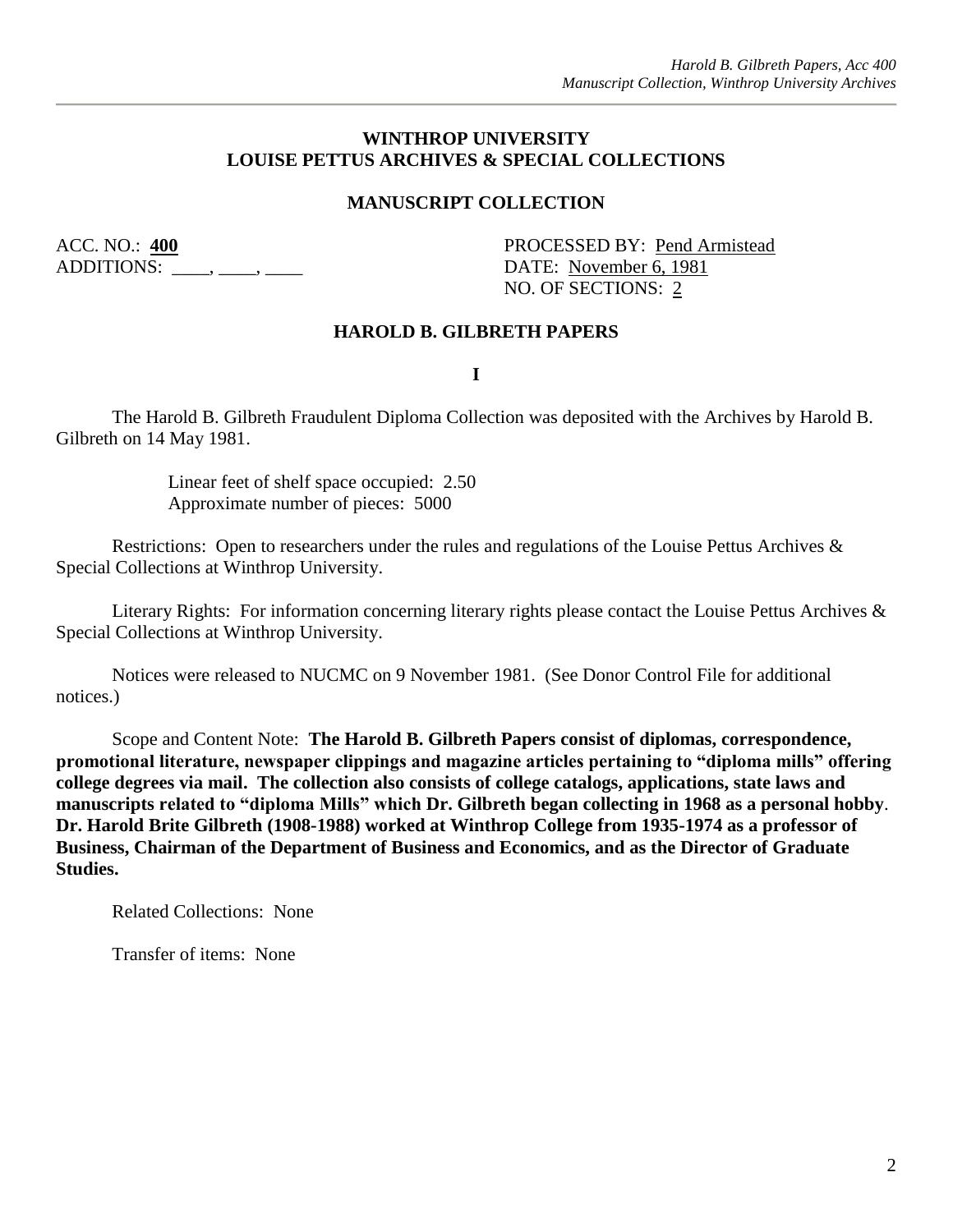#### **II**

#### **DESCRIPTION OF SERIES**

### **Box(es) Folder(s) Series Year(s)** 1, 6 1 MANUSCRIPTS 1935, 1941, nd Included are rough drafts, revisions, and final copies of two writings by Dr. Harold B. Gilbreth. One work, entitled *Mail Order Ordination*, pertains to individuals who seek religious degrees through correspondence schools for professional advancement. The second article, *We Are Still Being Fleeced by Diploma Mills*, is very similar however gives a more detailed account of the legal rights of correspondence schools. Box six contains three bound volumes, one is a thesis titled *A Study to Determine the Status of Business Education in the Public High Schools for White Children in Georgia* (1935), a second thesis titled *A Study of Student Teaching in Business Subjects in State Teachers Colleges, State Colleges and Universities, and Selected Private Colleges and Universities* (1941), and a survey sent to counties in South Carolina to collect data on their school systems. 1 2 PUBLICATION CORRESPONDENCE 1971-1978 Consists of letters from various editors of leading national newspapers concerning the publication rights of Dr. Gilbreth's manuscripts. Included are correspondence from *Reader's Digest*, *Atlantic Monthly*, *True*, *Kiwanis*, *Harpers Magazine*, *Popular Mechanics*, and several religious affiliated periodicals. In chronological order. 1-3 3-10 PROMOTIONAL LITERATURE 1958-1985, nd Consists of brochures, pamphlets, leaflets, price lists, applications, and letters pertaining to various mail order degree advertisements. In chronological order. 3 11 CLASSIFIED ADVERTISEMENTS 1971-1985 Consists of classified advertisements dealing with the legal sale of academic diplomas through correspondence schools. The advertisements offer a variety of honorary degrees that can be obtained through non-study programs which grant "full accreditation." Names of schools and addresses have been provided. In chronological order. 4 12 DIPLOMAS 1971-1981 Consists of a collection of fraudulent diplomas that were obtained by mail order with correspondence schools. Included is a degree from Fruetta High School, an undergraduate degree from Steven Crandall Institute and several diplomas from a variety of graduate schools and seminaries. In chronological order.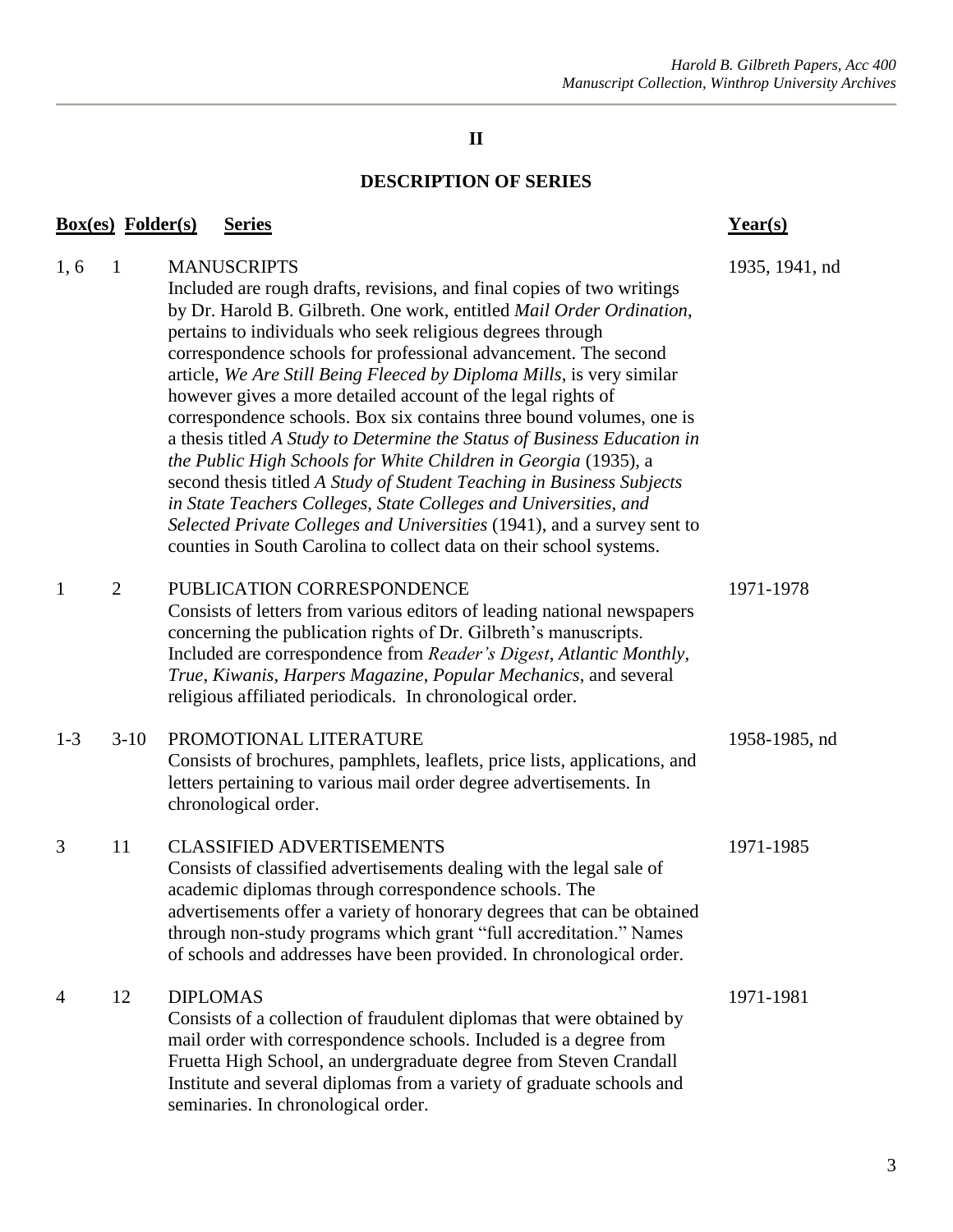### **II**

# **DESCRIPTION OF SERIES (cont.)**

|                | <b>Box(es)</b> Folder(s) | <b>Series</b>                                                                                                                                                                                                                                                                                                                                                                                                                                                                                                                                                                                | Year(s)   |
|----------------|--------------------------|----------------------------------------------------------------------------------------------------------------------------------------------------------------------------------------------------------------------------------------------------------------------------------------------------------------------------------------------------------------------------------------------------------------------------------------------------------------------------------------------------------------------------------------------------------------------------------------------|-----------|
| $\overline{4}$ | 13                       | PAPERS RELATING TO "DIPLOMA MILL" LEGISLATION<br>Consists of state laws from various Boards of Education relating to the<br>legal aspects of the fraudulent mail order schools. Several legislative<br>acts, statues, and state amendments have been provided. In<br>chronological order.                                                                                                                                                                                                                                                                                                    | 1967-1978 |
| 4              | 14                       | <b>MAGAZINE ARTICLES</b><br>Included are articles from People, Money, Christianity Today,<br><i>Educational Record, and U.S. News and World Reports which pertain</i><br>to individuals that gain social and occupational advancement through<br>fraudulent diplomas. Also included are photocopies from Reader's<br>Digest which deal with the history behind correspondence schools and<br>their legal rights. In chronological order.                                                                                                                                                     | 1960-1985 |
| $\overline{4}$ | 15                       | NEWSPAPER ARTICLES<br>Included are a variety of newspaper articles relating to religious<br>"Diploma Mills." Topics concern the conviction of individuals who<br>have received honorary Doctor of Divinity degrees in violation of state<br>educational codes. Also included are clippings from the Charlotte<br>Observer, The State, and the Rock Hill Evening Herald, that pertain to<br>local and national scandals involving correspondence schools. Several<br>editions of Universal Life, a bulletin of the Universal Life Church,<br>have also been included. In chronological order. | 1971-1985 |
| 5              | 16                       | <b>AWARDS</b><br>1. Doctorate of Education, New York University, 1941.<br>2. Distinguished Professor Citation, 1961 and 1974.<br>3. "Going that extra mile" Award Banquet at Winthrop College, 1979.<br>4. Half Century Club, from Western Kentucky University, 1980.<br>5. Legion of Honor Award for 45 Years of Membership in the<br>Kiwanis Club of Rock Hill, 1981.<br>6. Western Kentucky University, Alumni Award, 1985.<br>7. Legion of Honor Award for 50 Years of Membership in the<br>Kiwanis Club of Rock Hill, 1986.                                                             | 1941-1986 |
| 5              | 17                       | ADVERTISEMENTS AND MEDIA MATERIALS<br>Advertisements, media materials, and correspondence related to<br>"Diploma Mills."                                                                                                                                                                                                                                                                                                                                                                                                                                                                     | 1986      |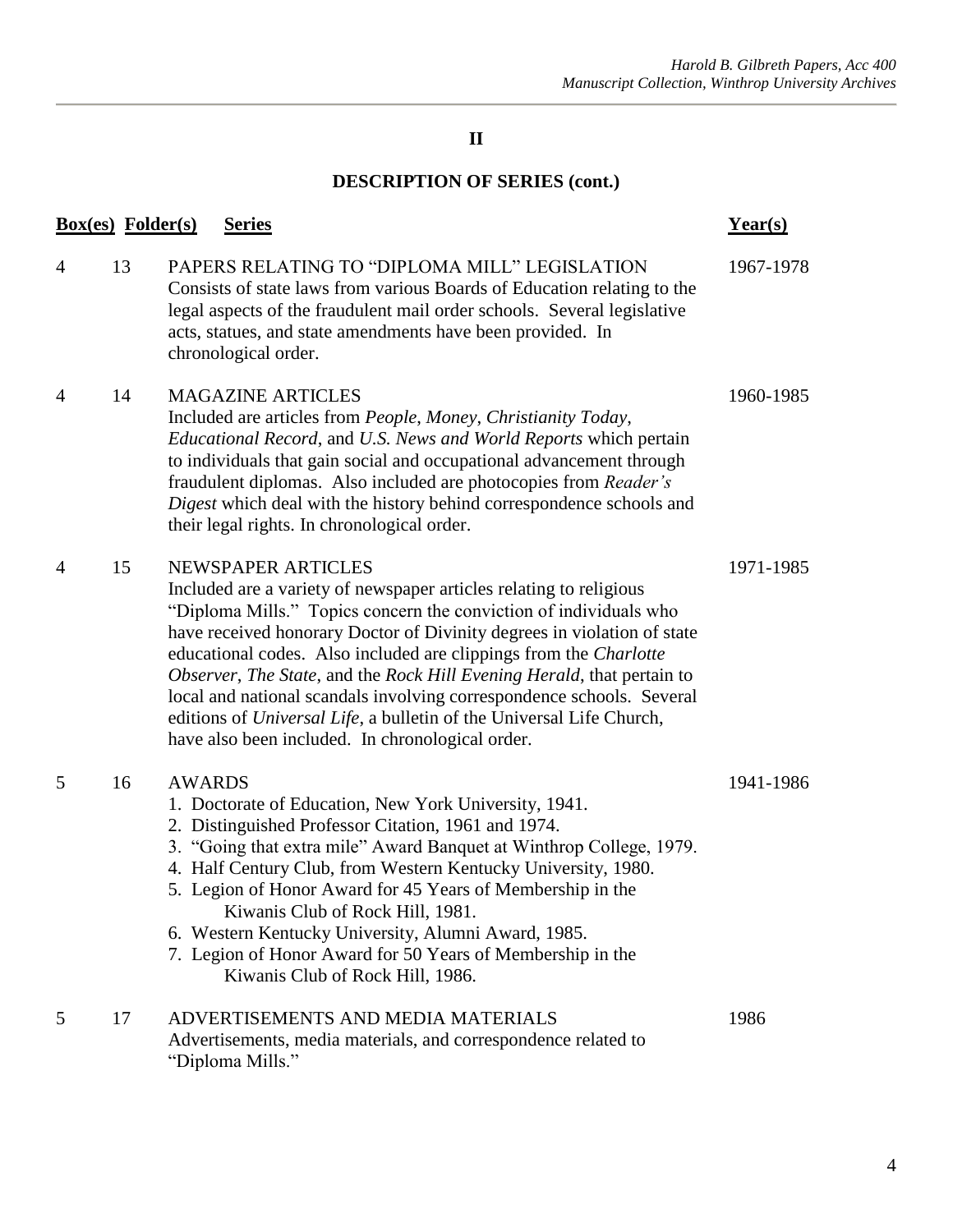### **II**

# **DESCRIPTION OF SERIES (cont.)**

| <b>Box(es)</b> Folder(s)<br><b>Series</b> |    |                                                                                                                                                                                                                                                                                                                                                                                                  |           |  |  |
|-------------------------------------------|----|--------------------------------------------------------------------------------------------------------------------------------------------------------------------------------------------------------------------------------------------------------------------------------------------------------------------------------------------------------------------------------------------------|-----------|--|--|
|                                           | 18 | PERSONAL ITEMS<br>A recipe belonging to Mrs. Georgia Gilbreth, wife of Harold Gilbreth.<br>A photograph of a young Harold Brite Gilbreth.                                                                                                                                                                                                                                                        | nd        |  |  |
| 7-10                                      |    | <b>MAGAZINES</b><br>Included in this collection are full magazines that contain articles<br>written by Harold Gilbreth. The full list of the magazines and article<br>titles are listed in table 1. Boxes 9 and 10 contain magazines in which<br>Gilbreth did not publish an article, however, Gilbreth was the editor of<br>the publications. The titles of these magazines include UBEA Forum. | 1935-1967 |  |  |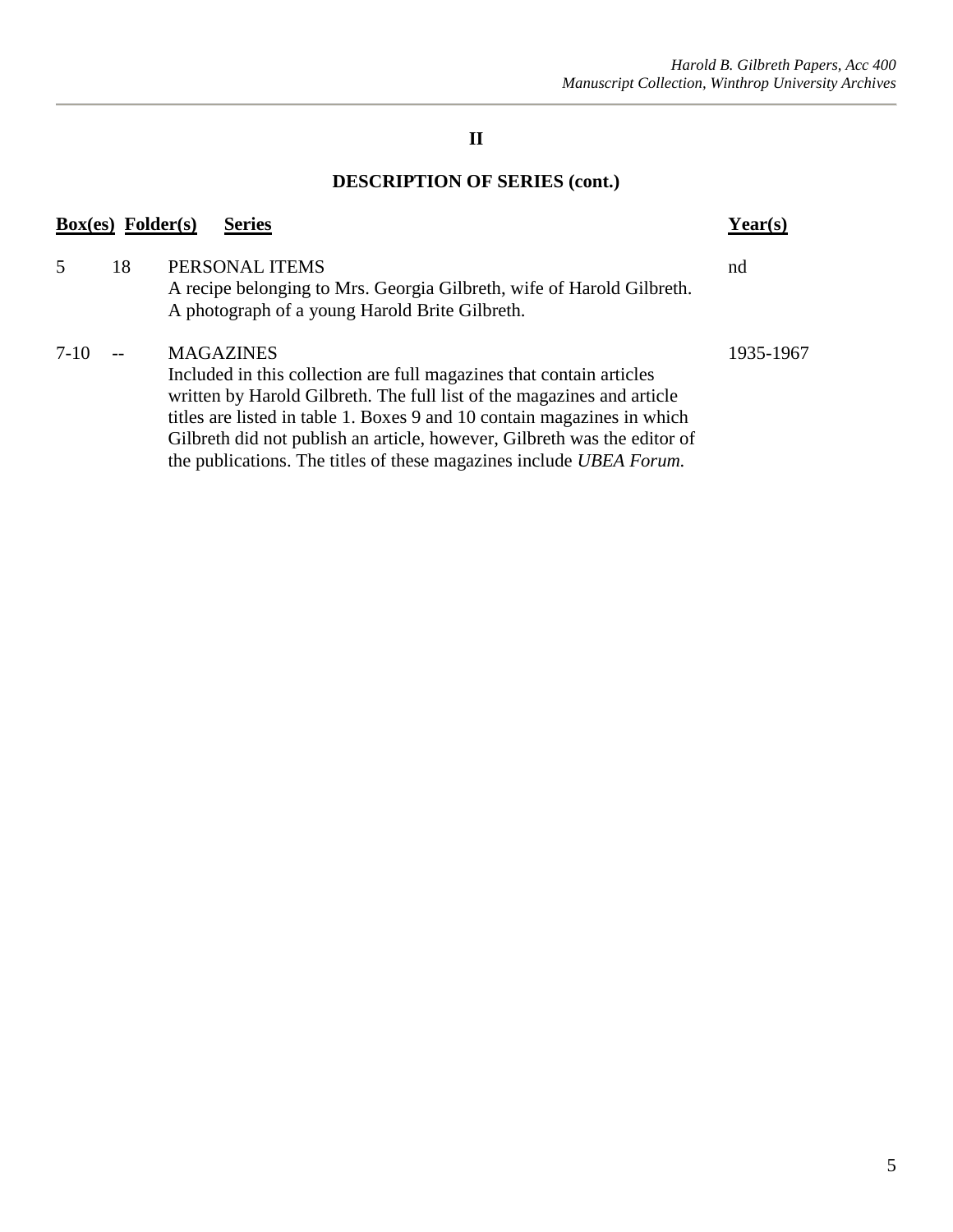| <b>Name of Publication</b>           | <b>Issue Date</b> | <b>Title of Article</b>                                                      | Page             |
|--------------------------------------|-------------------|------------------------------------------------------------------------------|------------------|
| <b>Modern Business Education</b>     | March 1935        | "Business Education in Georgia Public High Schools"                          | $9-11$           |
| The Journal of Business Education    | November 1936     | "Procedures in Making Shorthand Home Work Assignments: Types of              | $21 - 23$        |
|                                      |                   | Reading and Writing Exercises"                                               |                  |
| The Journal of Business Education    | December 1936     | "Procedures in Making Shorthand Home Work Assignments: Current               | $11 - 12$        |
|                                      |                   | Practices in Teacher-Training Institutions"                                  |                  |
| <b>Modern Business Education</b>     | November 1940     | "Selected Principles for Evaluating Students Teaching in Business Subjects"  | $5 - 7$          |
| The National Association of Business | January 1942      | "A Study of Student Teaching in Business Subjects in State Teachers          | All              |
| <b>Bulletin</b>                      |                   | Colleges, State Colleges and Universities, and Selected Private Colleges and |                  |
|                                      |                   | Universities"                                                                |                  |
| <b>Modern Business Education</b>     | <b>May 1942</b>   | "High School, Fort Mill, South Carolina"                                     | 29-31            |
| <b>Modern Business Education</b>     | November 1942     | "The Impact of the War on a Business Education in South Carolina"            | $20 - 22$        |
| The Balance Sheet                    | March 1943        | "Techniques for Teaching Business World Studies"                             | 298-             |
|                                      |                   |                                                                              | 299              |
| <b>Modern Business Education</b>     | March 1944        | "The Short Business Course in Publicly Supported Colleges in the South"      | $6 - 9$          |
| The Business Education World         | September 1944    | "What Student Teachers Say About Their Training"                             | $11 - 14$        |
| The Journal of Business Education    | April 1945        | "Trends in Teaching Economics"                                               | $15 - 16$        |
| <b>Modern Business Education</b>     | November 1945     | "New Certification Requirements for South Carolina Business Teachers"        | $2 - 5$          |
| The Balance Sheet                    | January 1946      | "Classroom and Professional News"                                            | 204              |
| The Journal of Business Education    | February 1946     | "Teaching Economic Geography"                                                | $11 - 12$        |
| The Balance Sheet                    | March 1946        | "Responsibility of the Business Educator Toward Employee Attitude"           | $\overline{275}$ |
| The Journal of Business Education    | June 1946         | "Interesting Insurance Incidents"                                            | $23 - 24$        |
| The Business Education World         | September 1946    | "How Well are the Liberal Arts Defended?"                                    | $6-$             |
|                                      |                   |                                                                              | 10,61            |
| The Journal of Business Education    | October 1946      | "The Problems of the Small High School - A Neglected Area"                   | 11               |
| <b>Modern Business Education</b>     | November 1946     | "The Columbia Convention"                                                    | $2 - 3$          |
| The Business Education World         | February 1947     | "Join the Jury: Does Work Experience Merit Salary Increases?" - An           | $316 -$          |
|                                      |                   | Interview                                                                    | 320              |
| <b>UBEA</b> Forum                    | March 1947        | "Basic Business Service" - Editor's Note                                     | $17 - 18$        |
| <b>UBEA</b> Forum                    | May 1947          | "Basic Business Service" – Editor's Note                                     | $14 - 17$        |
| <b>UBEA</b> Forum                    | December 1947     | "Significant Statements About Basic Business Subjects"                       | $11 - 12$        |
| <b>UBEA</b> Forum                    | February 1948     | "Consumer Education in Your School"                                          | $8-9$            |